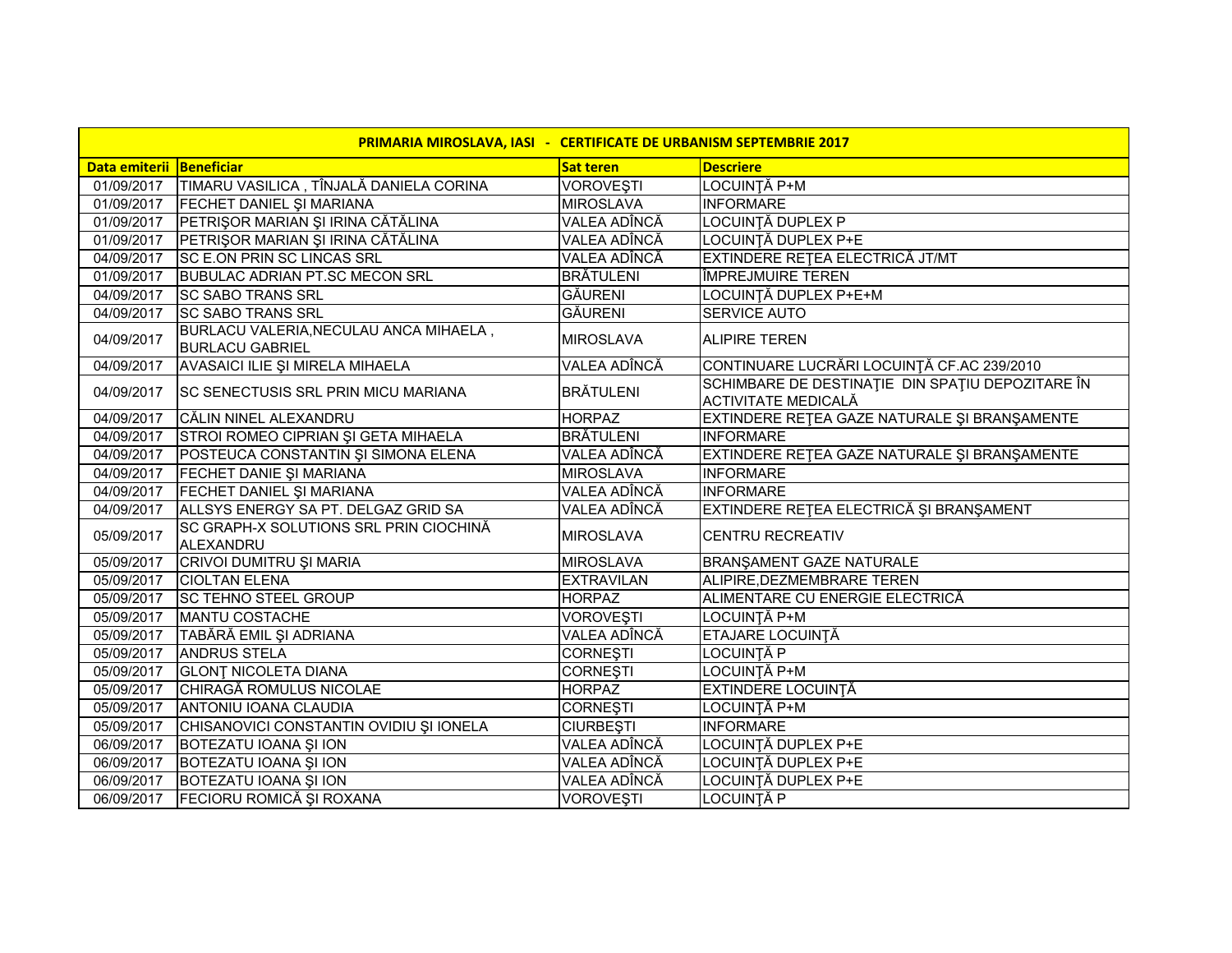| 06/09/2017 | <b>TIAGOR STEFANIA CRISTINA</b>        | <b>DANCAŞ</b>    | LOCUINȚĂ P                                                                  |
|------------|----------------------------------------|------------------|-----------------------------------------------------------------------------|
| 06/09/2017 | LĂRGEANU DAN ȘI DORINA                 | VALEA ADÎNCĂ     | CONTINUARE LUCRĂRI LOCUINȚĂ CF.AC167/2012                                   |
| 06/09/2017 | <b>DUMITRESCU ANTONETA</b>             | VALEA ADÎNCĂ     | LOCUINȚĂ P+E                                                                |
| 06/09/2017 | <b>DUMITRESCU ANTONETA</b>             | VALEA ADÎNCĂ     | LOCUINȚĂ DUPLEX P+E                                                         |
| 06/09/2017 | STANACHE PETRU ȘI MARIA                | VALEA ADÎNCĂ     | INTRARE ÎN LEGALITATE LOCUINȚĂ P+M                                          |
| 06/09/2017 | ARVINTE VASILE VALERICĂ                | <b>HORPAZ</b>    | <b>ALIPIRE TEREN</b>                                                        |
| 06/09/2017 | DARIE TIBERIU ȘI ALINA                 | <b>HORPAZ</b>    | LOCUINȚĂ P                                                                  |
| 06/09/2017 | PALAGHIA CLAUDIA IONELA ȘI RELU        | <b>MIROSLAVA</b> | LOCUINȚĂ P+M                                                                |
| 06/09/2017 | <b>ZAHARIA VASOLE</b>                  | VALEA ADÎNCĂ     | <b>INFORMARE</b>                                                            |
| 06/09/2017 | <b>PITU IOAN ȘI MIHAELA</b>            | VALEA ADÎNCĂ     | DEZMEMBRARE TEREN 5 LOTURI                                                  |
| 06/09/2017 | <b>SC CONSTRUCTII BOICU SRL</b>        | <b>HORPAZ</b>    | LOCUINȚĂ P                                                                  |
| 06/09/2017 | <b>SC CONSTRUCTII BOICU SRL</b>        | <b>HORPAZ</b>    | LOCUINȚĂ P                                                                  |
| 06/09/2017 | <b>SC CONSTRUCTII BOICU SRL</b>        | <b>HORPAZ</b>    | LOCUINȚĂ P                                                                  |
| 06/09/2017 | <b>SC CONSTRUCTII BOICU SRL</b>        | <b>HORPAZ</b>    | LOCUINȚĂ P                                                                  |
| 06/09/2017 | <b>SC CONSTRUCTII BOICU SRL</b>        | <b>HORPAZ</b>    | LOCUINȚĂ P                                                                  |
| 06/09/2017 | <b>PAVEL VASILE</b>                    | <b>MIROSLAVA</b> | BRANŞAMENT GAZE NATURALE ŞI PRM                                             |
| 06/09/2017 | <b>SC CONSTRUCTII BOICU SRL</b>        | <b>HORPAZ</b>    | LOCUINȚĂ P                                                                  |
| 06/09/2017 | <b>POPESCU ANINA</b>                   | <b>CIURBEȘTI</b> | BRANŞAMENT GAZE NATURALE ŞI PRM                                             |
| 06/09/2017 | <b>SC CONSTRUCTII BOICU SRL</b>        | <b>HORPAZ</b>    | LOCUINȚĂ P                                                                  |
| 07/09/2017 | <b>SC CONSTRUCTII BOICU SRL</b>        | <b>HORPAZ</b>    | LOCUINȚĂ P                                                                  |
| 07/09/2017 | <b>SC CONSTRUCTII BOICU SRL</b>        | <b>HORPAZ</b>    | _OCUINȚĂ P                                                                  |
| 07/09/2017 | <b>SC CONSTRUCTII BOICU SRL</b>        | <b>HORPAZ</b>    | _OCUINȚĂ P                                                                  |
| 07/09/2017 | <b>SC CONSTRUCTII BOICU SRL</b>        | <b>HORPAZ</b>    | _OCUINȚĂ P                                                                  |
| 07/09/2017 | <b>SC CONSTRUCTII BOICU SRL</b>        | <b>HORPAZ</b>    | LOCUINȚĂ P                                                                  |
| 07/09/2017 | <b>SC CONSTRUCTII BOICU SRL</b>        | <b>HORPAZ</b>    | LOCUINȚĂ P                                                                  |
| 07/09/2017 | <b>SARDARU CLAUDIU</b>                 | BRĂTULENI        | <b>INFORMARE</b>                                                            |
| 07/09/2017 | <b>TATARU MIHAI ȘI LUMINIȚA</b>        | VALEA ADÎNCĂ     | LOCUINȚĂ P                                                                  |
| 07/09/2017 | LUHAN DRAGOSPT.SC DELGAZ               | <b>URICANI</b>   | REABILITARE RETEA JT PTA1 URICANI                                           |
| 07/09/2017 | TATARU MIHAI ȘI LUMINIȚA               | VALEA ADÎNCĂ     | SCHIMBARE DESTINAȚIE DIN ANEXĂ GOSPODĂREASCĂ ÎN<br><b>BUCĂTĂRIE DE VARĂ</b> |
| 07/09/2017 | SIMION LUCIA ȘI ȘTEFAN                 | <b>VOROVEȘTI</b> | LOCUINȚĂ P                                                                  |
| 07/09/2017 | ZAMĂ SERGIU LUCIAN                     | VALEA ADÎNCĂ     | LOCUINȚĂ D+P                                                                |
| 07/09/2017 | SC ALGINA ELECTRIC SRL PT.PALADE IONUT | <b>HORPAZ</b>    | ALIMENTARE CU ENERGIE ELECTRICĂ 8 LOCUINȚE                                  |
| 08/09/2017 | ASOCIATIA ELYTIS 2014                  | <b>URICANI</b>   | ELABORARE PUZ ȘI RLU PT. CONSTRUIRE CENTRU SOCIO<br><b>MEDICAL</b>          |
| 08/09/2017 | MARCU DIANA MĂDĂLINA                   | <b>MIROSLAVA</b> | <b>ALIPIRE TEREN</b>                                                        |
| 08/09/2017 | COLAC MARIANA ȘI EUGEN                 | VALEA ADÎNCĂ     | <b>GARAJ</b>                                                                |
| 08/09/2017 | <b>SC INTERFOOD PROCESSING SRL</b>     | <b>BRĂTULENI</b> | EXTINDERE RETEA, ALIMENTARE CU APĂ                                          |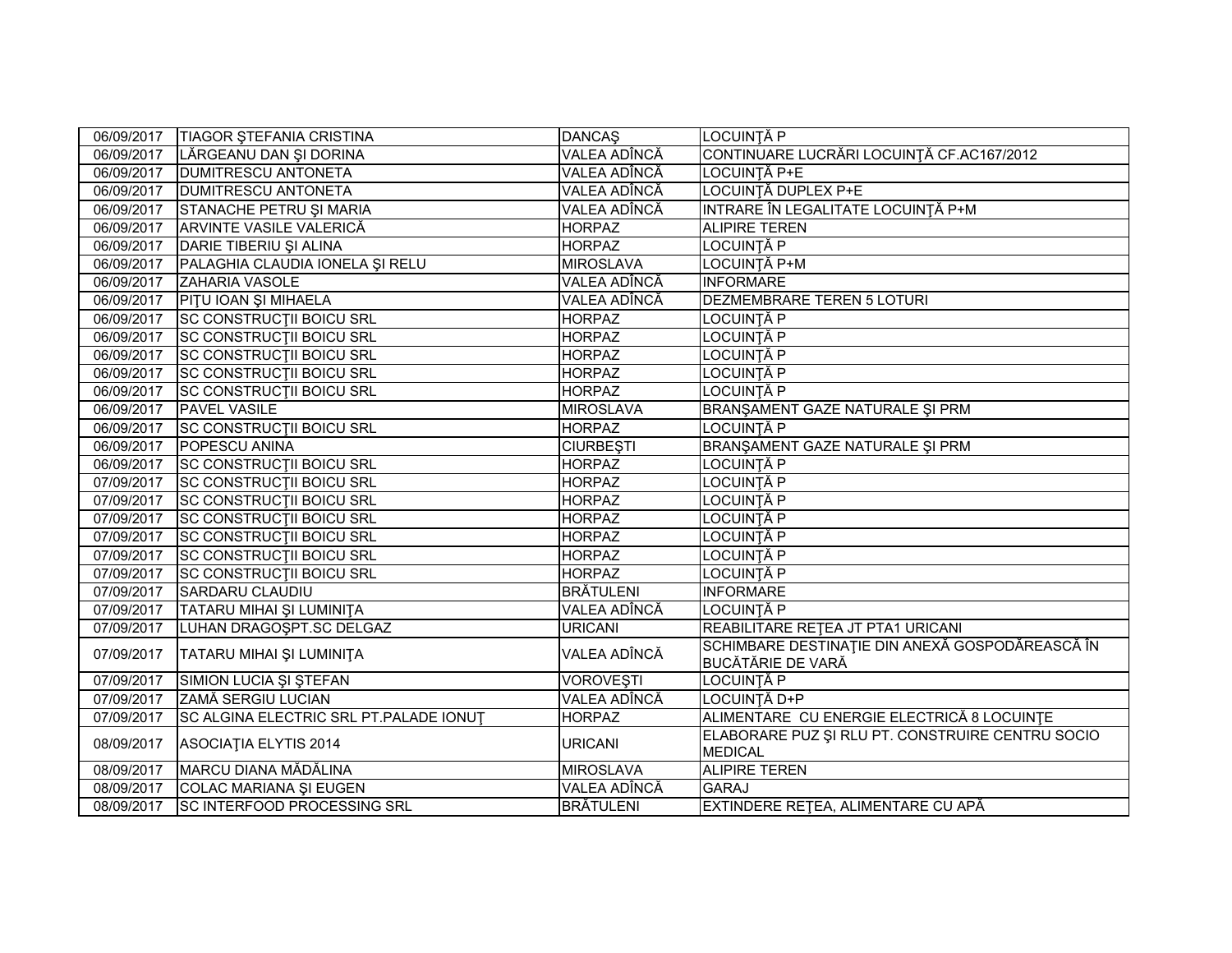| 08/09/2017 | COJOCARU SILVIU ȘI CAMELIA                     | <b>GĂURENI</b>                  | <b>DEZMEMBRARE TEREN 19 LOTURI</b>                |
|------------|------------------------------------------------|---------------------------------|---------------------------------------------------|
| 08/09/2017 | <b>SC VIAROM CONSTRUCT SRL</b>                 | <b>BRÄTULENI</b>                | ÎMPREJMUIRE TEREN                                 |
| 08/09/2017 | SC DELGAZ GRID SA PRIN SC ALGINA PT.MIHU DĂNUȚ | <b>VALEA ADÎNCĂ</b>             | ALIMENTARE CU ENERGIE ELECTRICĂ 7 LOCUINȚE        |
| 11/09/2017 | ALEXA M.MIHĂIȚĂ                                | <b>BALCIU</b>                   | LOCUINȚĂ P+M                                      |
| 11/09/2017 | <b>COMUNA MIROSLAVA</b>                        | <b>CIURBEȘTI</b>                | MODERNIZARE ȘCOALA CIURBEȘTI                      |
| 11/09/2017 | <b>COMUNA MIROSLAVA</b>                        | <b>CIURBEȘTI</b>                | MODERNIZARE ȘCOALA CIURBEȘTI-FAZA SF              |
| 11/09/2017 | <b>COMUNA MIROSLAVA</b>                        | <b>MIROSLAVA</b>                | EXTINDERE GRĂDINIȚĂ ȘI CONSTRUIRE CREȘĂ-FAZA SF   |
| 11/09/2017 | COMUNA MIROSLAVA                               | <b>PROSELNICI</b>               | MODERNIZARE ȘCOALA PROSELNICI                     |
| 11/09/2017 | <b>COMUNA MIROSLAVA</b>                        | PROSELNICI                      | MODERNIZARE ȘCOALA PROSELNICI-FAZA SF             |
| 11/09/2017 | <b>COMUNA MIROSLAVA</b>                        | <b>HORPAZ</b>                   | MODERNIZARE GRĂDINIȚĂ HORPAZ-FAZA SF              |
| 11/09/2017 | <b>COMUNA MIROSLAVA</b>                        | <b>HORPAZ</b>                   | MODERNIZARE GRĂDINIȚĂ HORPAZ-FAZA DALI            |
| 11/09/2017 | <b>COMUNA MIROSLAVA</b>                        | <b>MIROSLAVA</b>                | EXTINDERE ȘI MODERNIZARE ȘCOALA MIROSLAVA FAZA SF |
| 11/09/2017 | <b>COMUNA MIROSLAVA</b>                        | PROSELNICI,CORN<br>EŞTI, DANCAŞ | RETEA CANALIZARE                                  |
| 11/09/2017 | ZAHARIEA IOAN ȘI NADIA PETRONELA               | <b>HORPAZ</b>                   | LOCUINȚĂ P                                        |
| 11/09/2017 | ZAHARIEA IOAN ȘI NADIA PETRONELA               | <b>HORPAZ</b>                   | LOCUINȚĂ P                                        |
| 12/09/2017 | NISTOR ILIE                                    | <b>CIURBESTI</b>                | INTRARE ÎN LEGALITATE LOCUINȚĂ P+M                |
| 12/09/2017 | <b>TRIFINA CIPRIAN MARIUS</b>                  | VALEA ADÎNCĂ                    | LOCUINȚĂ DUPLEX P+E                               |
| 12/09/2017 | <b>ASAFTEI CRISTINA</b>                        | <b>HORPAZ</b>                   | LOCUINȚĂ P                                        |
| 12/09/2017 | ALEXANDRESCU DOREL                             | <b>URICANI</b>                  | BRANSAMENT GAZE NATURALE SI PRM                   |
| 12/09/2017 | PETRICĂ VALENTIN                               | <b>DANCAS</b>                   | LOCUINȚĂ P                                        |
| 12/09/2017 | <b>LEONTE ADRIAN</b>                           | VALEA ADÎNCĂ                    | <b>INFORMARE</b>                                  |
| 12/09/2017 | UNGUREANU NECULAI ȘI LUCIA                     | VALEA ADÎNCĂ                    | LOCUINȚĂ DUPLEX P+E                               |
| 12/09/2017 | TISDAL ALEXANDRINA DUMITRITA                   | <b>VOROVEŞTI</b>                | BRANŞAMENT GAZE NATURALE ŞI PRM                   |
| 12/09/2017 | <b>DUMITRU EUGEN</b>                           | <b>VOROVEŞTI</b>                | BRANŞAMENT GAZE NATURALE ŞI PRM                   |
| 12/09/2017 | HOGAȘ CĂTĂLIN                                  | <b>MIROSLAVA</b>                | BRANŞAMENT GAZE NATURALE                          |
| 12/09/2017 | <b>TANASĂ CONSTANTIN</b>                       | <b>MIROSLAVA</b>                | BRANŞAMENT GAZE NATURALE ŞI PRM                   |
| 12/09/2017 | <b>NACU IONUT</b>                              | <b>BALCIU</b>                   | BRANŞAMENT GAZE NATURALE ŞI PRM                   |
| 12/09/2017 | <b>APETREI COSTEL</b>                          | <b>PROSELNICI</b>               | BRANŞAMENT GAZE NATURALE ŞI PRM                   |
| 12/09/2017 | STĂNILĂ VIORICA, TROFIN GHEORGHE               | <b>BRÄTULENI</b>                | LOCUINȚĂ P                                        |
| 12/09/2017 | <b>CARP GABRIELA</b>                           | <b>CIURBEȘTI</b>                | BRANŞAMENT GAZE NATURALE ŞI PRM                   |
| 12/09/2017 | COJOCARU FLORIN                                | <b>CIURBEȘTI</b>                | BRANŞAMENT GAZE NATURALE ŞI PRM                   |
| 12/09/2017 | LAZĂR GAROFINA                                 | <b>CIURBEȘTI</b>                | BRANŞAMENT GAZE NATURALE ŞI PRM                   |
| 12/09/2017 | <b>DODON RODICA</b>                            | <b>CIURBEȘTI</b>                | BRANŞAMENT GAZE NATURALE ŞI PRM                   |
| 13/09/2017 | <b>ATODIRESEI SABINA IULIANA</b>               | <b>CIURBEȘTI</b>                | <b>INFORMARE</b>                                  |
| 13/09/2017 | <b>COCIA MARIA</b>                             | VALEA ADÎNCĂ                    | DEZMEMBRARE TEREN 10 LOTURI                       |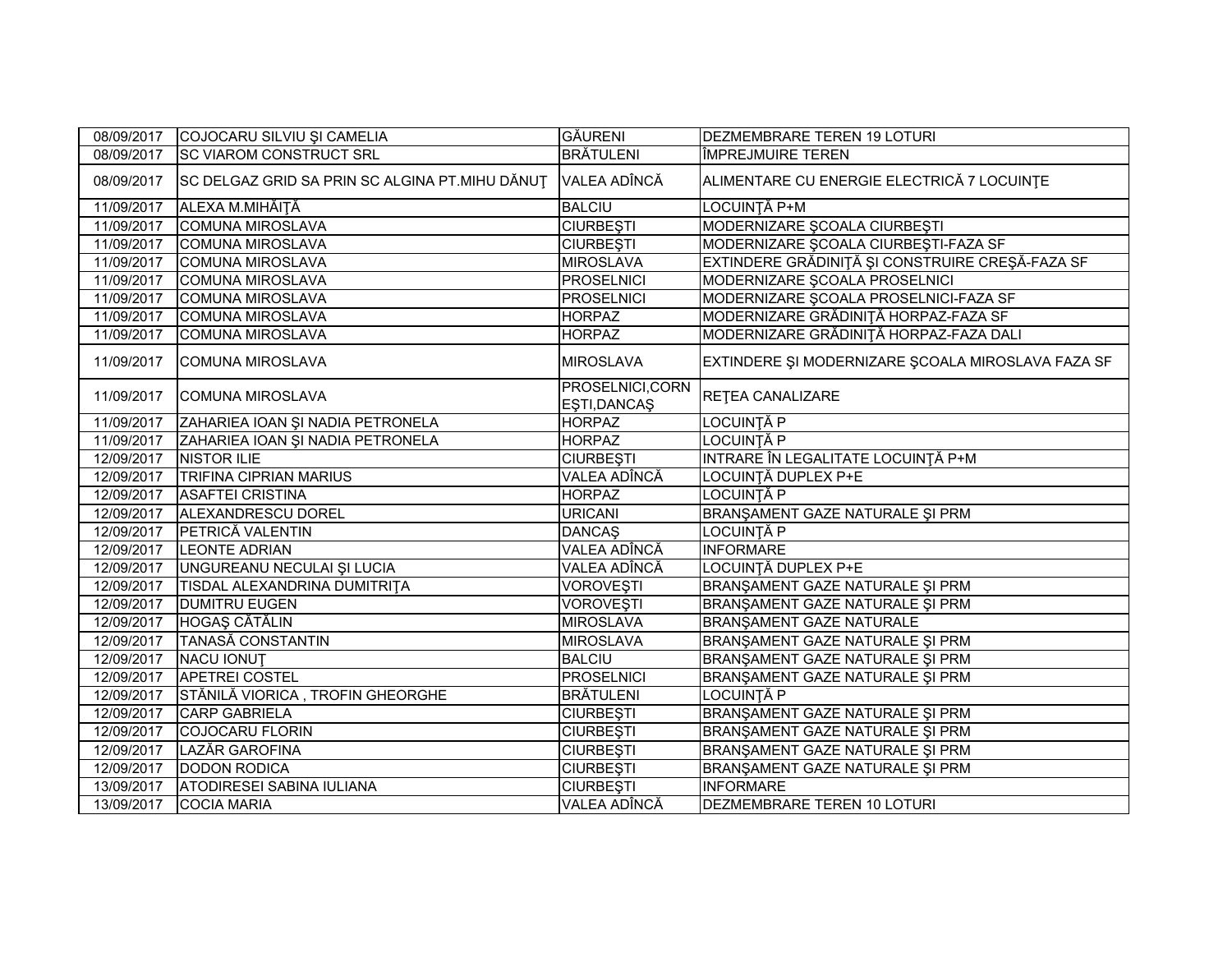| 13/09/2017 | MORARIU CONSTANTIN ȘI MARIA                      | <b>HORPAZ</b>        | DEZMEMBRARE TEREN 3 LOTURI                                           |
|------------|--------------------------------------------------|----------------------|----------------------------------------------------------------------|
| 13/09/2017 | <b>ASAFTEI CRISTINA</b>                          | <b>HORPAZ</b>        | <b>LOCUINȚĂ P</b>                                                    |
| 13/09/2017 | <b>CREANGĂ ELENA</b>                             | <b>MIROSLAVA</b>     | ANEXĂ GOSPODĂREASCĂ                                                  |
| 14/09/2017 | <b>SC AUTO HUNTER SRL</b>                        | <b>URICANI</b>       | ALIMENTARE CU ENERGIE ELECTRICĂ LOCUINȚĂ<br><b>SERVICIU, BIROURI</b> |
| 14/09/2017 | <b>TIMOFTE LUCICA</b>                            | <b>CIURBEȘTI</b>     | DEZMEMBRARE TEREN 4 LOTURI                                           |
| 14/09/2017 | <b>GHEORGHIU TIBERIU GHEORGHE</b>                | <b>VOROVESTI</b>     | ANEXĂ A EXPLOATAȚIEI AGRICOLE                                        |
| 14/09/2017 | <b>ENACHE AUREL ȘI ELENA</b>                     | <b>DANCAŞ</b>        | DEMOLARE C1 ȘI CONSTRUIRE DOUĂ LOCUINȚE P                            |
| 14/09/2017 | DOROȘ ROMAN ȘI CRISTINA                          | <b>HORPAZ</b>        | <b>LOCUINȚĂ S+P</b>                                                  |
| 14/09/2017 | <b>CARP PETRU</b>                                | <b>PROSELNICI</b>    | <b>LOCUINȚĂ P</b>                                                    |
| 14/09/2017 | VOINESCU CONSTANTIN CRISTIAN                     | <b>MIROSLAVA</b>     | DEZMEMBRARE TEREN 3 LOTURI                                           |
| 14/09/2017 | <b>SC LA PRINCIPE GROUP SRL PRIN LEAHU SPIRU</b> | <b>VALEA URSULUI</b> | <b>DEZMEMBRARE TEREN 6 LTURI</b>                                     |
| 14/09/2017 | SC ADAMANT CONSTRUCT SRL                         | VALEA ADÎNCĂ         | DOUĂ LOCUINȚE DUPLEX P+E                                             |
| 18/09/2017 | <b>COMUNA MIROSLAVA</b>                          | <b>URICANI</b>       | REABILITARE, MODERNIZARE ŞCOALA MIRON BARNOVSCHI                     |
| 18/09/2017 | <b>PAROHIA DANCAS</b>                            | <b>DANCAS</b>        | CONTINUARE LUCRĂRI DIN AC 630/2012                                   |
| 18/09/2017 | MIHALACHI GHEORGHI ȘI CARMEN                     | <b>CIURBEȘTI</b>     | LOCUINȚĂ P                                                           |
| 18/09/2017 | MUNTENESCU ADRIAN                                | VALEA ADÎNCĂ         | DEZMEMBRARE TEREN 3 LOTURI                                           |
| 18/09/2017 | CIMPOI CONSTANTIN PRIN SC GAZMIR IAŞI SRL        | <b>BRÄTULENI</b>     | BRANŞAMENT GAZE NATURALE ŞI PRM                                      |
| 18/09/2017 | IFTIMI VASILE PRIN SC GAZMIR IAŞI SRL            | <b>BRĂTULENI</b>     | BRANŞAMENT GAZE NATURALE ŞI PRM                                      |
| 18/09/2017 | MIHAI GHEORGHE PRIN SC GAZMIR IAȘI SRL           | <b>VOROVEȘTI</b>     | BRANŞAMENT GAZE NATURALE ŞI PRM                                      |
| 18/09/2017 | MIHAI GHEORGHE PRIN SC GAZMIR IAȘI SRL           | <b>VOROVEŞTI</b>     | BRANŞAMENT GAZE NATURALE ŞI PRM                                      |
| 18/09/2017 | MIHAI GHEORGHE PRIN SC GAZMIR IAȘI SRL           | VOROVEȘTI            | BRANŞAMENT GAZE NATURALE ŞI PRM                                      |
| 18/09/2017 | <b>SC CAO CONS SRL</b>                           | <b>MIROSLAVA</b>     | LOCUINTE P+E                                                         |
| 18/09/2017 | MUNTENESCU FLORIN EDUARD ȘI MARIANA              | <b>PROSELNICI</b>    | LOCUINȚĂ P                                                           |
| 18/09/2017 | MUNTENESCU FLORIN EDUARD ȘI MARIANA              | <b>PROSELNICI</b>    | LOCUINȚĂ P                                                           |
| 18/09/2017 | <b>OLARU EDUARD PETRIŞOR</b>                     | <b>CIURBEȘTI</b>     | LOCUINȚĂ D+P+M                                                       |
| 19/09/2017 | <b>BLEOJU GIANI</b>                              | <b>PROSELNICI</b>    | INTRARE ÎN LEGALITATE LOCUINȚĂ P+M                                   |
| 19/09/2017 | SC DELGAZ PT.ADUMITROAIEI C-TIN                  | VALEA ADÎNCĂ         | ALIMENTARE CU ENERGIE ELECTRICĂ 6 LOCUINȚE                           |
| 19/09/2017 | <b>IOCIN SOFIA</b>                               | <b>MIROSLAVA</b>     | BRANAŞAMENT GAZE NATURALE ŞI PRM                                     |
| 19/09/2017 | <b>BOERIU AURORA</b>                             | <b>VALEA URSULUI</b> | BRANŞAMENT GAZE NATURALE ŞI PRM                                      |
| 19/09/2017 | <b>BABA PETRU</b>                                | <b>CORNESTI</b>      | BRANŞAMENT GAZE NATURALE ŞI PRM                                      |
| 19/09/2017 | NUCĂ DUMITRU                                     | <b>BALCIU</b>        | BRANAŞAMENT GAZE NATURALE ŞI PRM                                     |
| 19/09/2017 | ODOBAȘU MARGARETA                                | <b>BALCIU</b>        | BRANŞAMENT GAZE NATURALE ŞI PRM                                      |
| 19/09/2017 | <b>SC NOVALIS SRL PRIN PERJU MARIA</b>           | VALEA ADÎNCĂ         | TRANSFORMAREA MANSARDEI ÎN ETAJ-P+2E                                 |
| 19/09/2017 | CHIVULESCU ȘTEFAN ȘI DANA MIHAELA                | <b>VOROVEŞTI</b>     | LOCUINȚĂ P+M                                                         |
| 19/09/2017 | ALBU CONSTANTIN ȘI MARIA                         | <b>HORPAZ</b>        | DEZMEMBRARE TEREN 3 LOTURI                                           |
| 20/09/2017 | PÂRVU AURA FLORENTINA                            | <b>MIROSLAVA</b>     | LOCUINȚĂ P+M                                                         |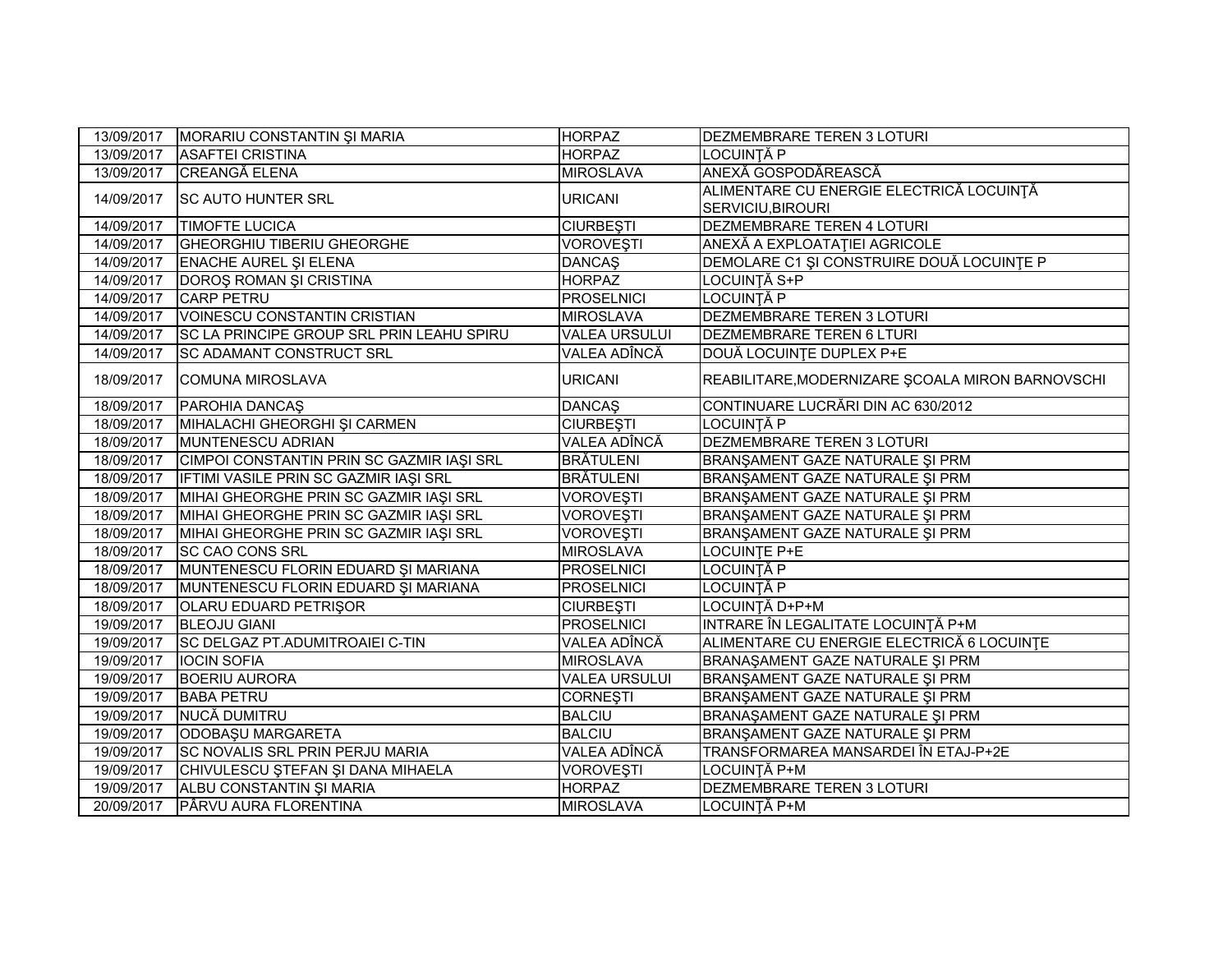| 20/09/2017 | MOCĂNAȘU CONSTANTIN ȘI VIORICA             | <b>MIROSLAVA</b>     | ALIPIRE TEREN 2 LOTURI                                        |
|------------|--------------------------------------------|----------------------|---------------------------------------------------------------|
| 20/09/2017 | SC DELGAZ GRID SA PT. COJOCARU OVIDIU      | VALEA ADÎNCĂ         | <b>BRANŞAMENT ELECTRIC</b>                                    |
|            | <b>CONSTANTIN</b>                          |                      |                                                               |
| 20/09/2017 | <b>CIUBOTARU DUMITRU</b>                   | <b>CIURBEȘTI</b>     | DEMOLARE C1 CONSTRUIRE LOCUINȚĂ P+E                           |
| 21/09/2017 | <b>GAVRIL NECULAI</b>                      | <b>URICANI</b>       | INTRARE ÎN LEGALITATE LOCUINȚĂ P+M                            |
| 21/09/2017 | AVĂDĂNI FLORIN BOGDAN                      | <b>HORPAZ</b>        | DEZMEMBRARE TEREN 3 LOTURI                                    |
| 21/09/2017 | <b>GALBEN DRAGOS SI CRINA</b>              | VALEA ADÎNCĂ         | LOCUINȚĂ P+M                                                  |
| 21/09/2017 | AXON DĂNUȚ ȘI ANA CRISTINA                 | VALEA ADÎNCĂ         | LOCUINȚĂ P+M                                                  |
| 21/09/2017 | <b>CREANGĂ MIHAIL</b>                      | <b>VALEA URSULUI</b> | <b>LOCUINȚĂ P</b>                                             |
| 21/09/2017 | <b>SC EVA NOUVEL</b>                       | <b>BALCIU</b>        | <b>BRANŞAMENT ELECTRIC</b>                                    |
| 21/09/2017 | ILIE CONSTANTIN CRISTINEL ȘI MINERVA       | <b>HORPAZ</b>        | <b>DEZMEMBRARE TEREN 4 LOTURI</b>                             |
| 21/09/2017 | <b>TOMA CĂTĂLIN VASILE</b>                 | VALEA ADÎNCĂ         | DEZMEMBRARE TEREN 4 LOTURI                                    |
| 21/09/2017 | <b>BIRSANIUC GEORGE</b>                    | <b>BALCIU</b>        | DEZMEMBRARE TEREN 3 LOTURI                                    |
| 21/09/2017 | <b>BRUMĂ SILVICA</b>                       | <b>URICANI</b>       | DEMOLARE C1 ȘI C2 CONSTRUIRE LOCUINȚĂ P+M                     |
| 21/09/2017 | ENE GHEORGHE ȘI SIMONA                     | <b>URICANI</b>       | <b>ALIPIRE TEREN 2 LOTURI</b>                                 |
| 21/09/2017 | MARINESCU NICOLAE                          | <b>MIROSLAVA</b>     | <b>INFORMARE</b>                                              |
| 21/09/2017 | <b>ENE GHEORGHE SI SIMONA</b>              | <b>GÄURENI</b>       | ALIPIRE TEREN 2 LOTURI                                        |
| 21/09/2017 | DARIE TIBERIU ȘI ALINA                     | <b>HORPAZ</b>        | LOCUINTĂ P                                                    |
| 25/09/2017 | <b>BĂDICEL VALENTIN</b>                    | <b>URICANI</b>       | LOCUINȚĂ S+P+E                                                |
| 25/09/2017 | <b>GABOR IOSIF</b>                         | <b>VALEA ADINCĂ</b>  | LOCUINȚĂ D+P+E                                                |
| 25/09/2017 | <b>SC GAMA GMD SRL</b>                     | <b>VALEA ADINCĂ</b>  | <b>ALIPIRE 2 LOTURI</b>                                       |
| 25/09/2017 | <b>COGIANU ADRIAN</b>                      | <b>VALEA URSULUI</b> | <b>ALIPIRE 2 LOTURI</b>                                       |
| 25/09/2017 | SILBER LIOR ELIZER J și DANIELA            | <b>MIROSLAVA</b>     | ALIPIRE 3 LOTURI                                              |
| 25/09/2017 | DUMITRU EUGEN Prin SC APOPI/BLUMEN         | <b>VOROVESTI</b>     | EXTINDERE CONDUCTĂ DISTRIBUȚIE GAZE NATURALE SI<br><b>PRM</b> |
| 25/09/2017 | BEJAN PETREA Prin SC APOPI/BLUMEN          | <b>CIURBEȘTI</b>     | EXTINDERE CONDUCTĂ DISTRIBUȚIE GAZE NATURALE SI<br><b>PRM</b> |
| 25/09/2017 | <b>CIOHODARU ANA</b>                       | <b>HORPAZ</b>        | <b>INFORMARE</b>                                              |
| 25/09/2017 | MUNTENESCU FLORIN EDUARD ȘI MARIANA        | <b>PROSELNICI</b>    | EXTINDERE CONDUCTĂ DISTRIBUȚIE GAZE NATURALE SI<br>PRM        |
| 25/09/2017 | TISDAL ALEXANDRINA DUMITRITA               | <b>VOROVESTI</b>     | EXTINDERE CONDUCTĂ DISTRIBUȚIE GAZE NATURALE SI<br><b>PRM</b> |
| 25/09/2017 | <b>SC TOP MASTER LTD</b>                   | <b>BRÄTULENI</b>     | EXTINDERE CONDUCTĂ DISTRIBUȚIE GAZE NATURALE SI<br><b>PRM</b> |
| 25/09/2017 | <b>GATU VASILE</b>                         | <b>MIROSLAVA</b>     | ANEXĂ A EXPLOATAȚIEI AGRICOLE                                 |
| 26/09/2017 | <b>VIERU NECULAI</b>                       | <b>HORPAZ</b>        | DEZMEMBRARE TEREN 3 LOTURI , OP NOTARIALE                     |
| 26/09/2017 | <b>SC GAMA GMD SRL</b>                     | <b>VALEA ADINCĂ</b>  | LOCUINȚĂ P+1E+M                                               |
| 26/09/2017 | BITIUSCĂ EUGEN, BITIUSCĂ MAGDALENA, MARCEL | <b>CIURBESTI</b>     | DEZMEMBRARE TEREN 5 LOTURI                                    |